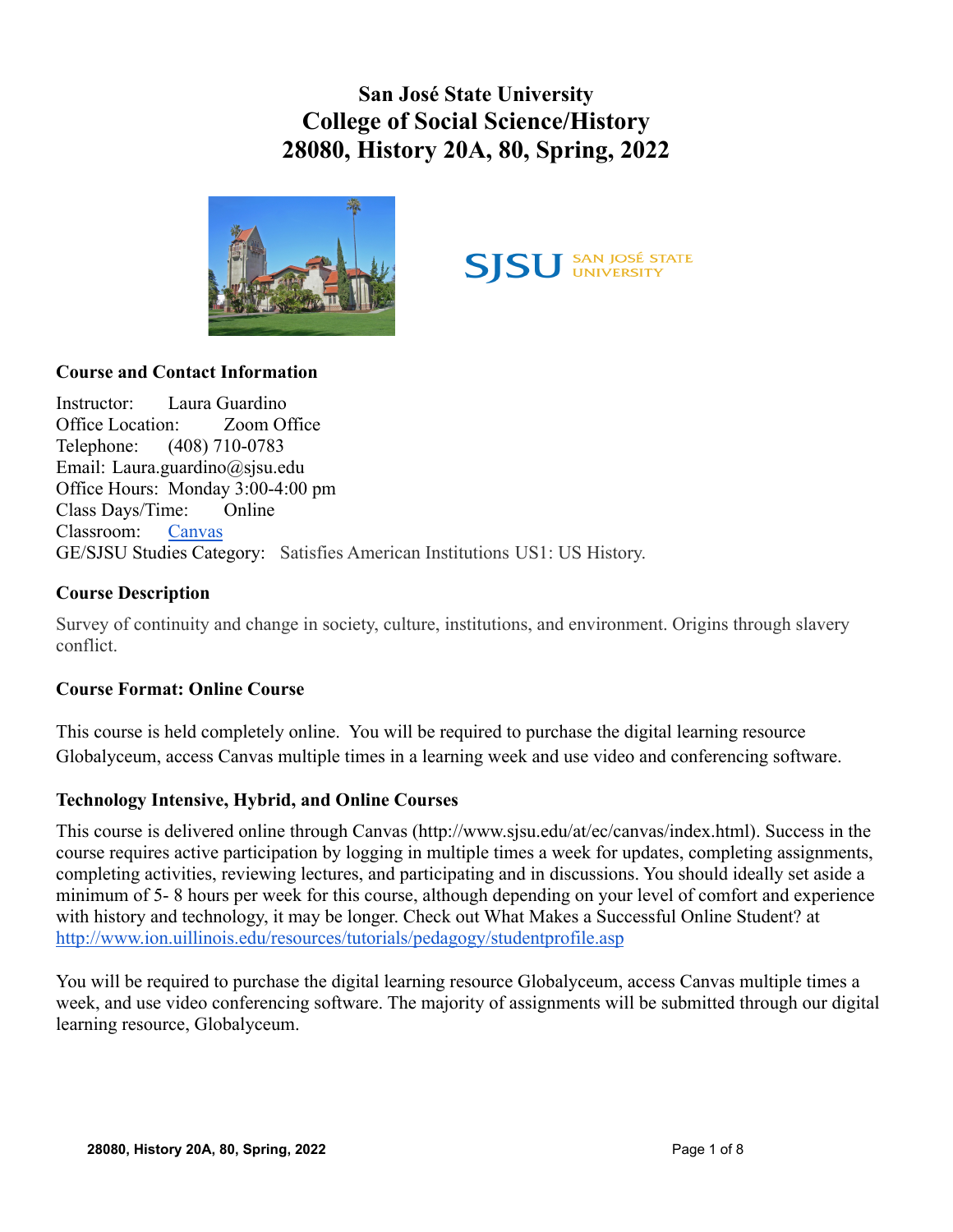### **MYSJSU Messaging**

Course materials such as syllabus, handouts, notes, assignment instructions, etc. can be found on Canvas Learning Management System course login website at [http://sjsu.instructure.com.](http://sjsu.instructure.com) You are responsible for regularly checking with the messaging system through [MySJSU](http://my.sjsu.edu) at http://my.sjsu.edu (or another communication system as indicated by the instructor) to learn of any updates.

### **Help with Canvas**

**ITSS Help Desk** Phone: (408) 270-6411 Email: [ITSS.helpdesk@sjeccd.edu](mailto:ITSS.helpdesk@sjeccd.edu)

#### **Program Information**

History 20A provides a survey of continuity and change in society, culture, institutions, and the environment from Colonialization to the Reconstruction. Completion of this course and History 20B fulfills the F1—U.S. history portion of the American Institutions graduation requirements.

# **GE Learning Outcomes (GELO)**

Upon successful completion of this course, students will be able to:

1. GELO 1 (US1): Describe the principal events, developments, ideas, politics, and international relations in all the territories now in the United States from the beginnings of this society until the present. While considering these topics, students will be asked to analyze certain subtopics. Assessed by multiple-choice and essay questions on weekly exams, primary source problem activities, poll questions and composition assignments.

2. GELO 2 (D2): Place contemporary developments in cultural, historical, environmental, and spatial contexts. Assessed by multiple-choice and essay questions on weekly exams, primary source problem activities, poll questions and composition assignments.

3. GELO 3 (D2): Identify the dynamics of ethnic, cultural, gender/sexual, age-based, class, regional, national, transnational, and global identities and the similarities, differences, linkages, and interactions between them. Assessed by multiple-choice and essay questions on weekly exams, primary source problem activities, poll questions and composition assignments.

4. GELO 4 (D2): Evaluate social science information, draw on different points of view, and formulate applications appropriate to contemporary social issues. Assessed by primary source problem activities, poll questions, final essay and composition assignments.

5. GELO 5 (D2): Compare and contrast two or more ethnic groups, cultures, regions, nations, or social systems in the context of U.S. history. Assessed by primary source problem activities, poll questions, final essay and composition assignments.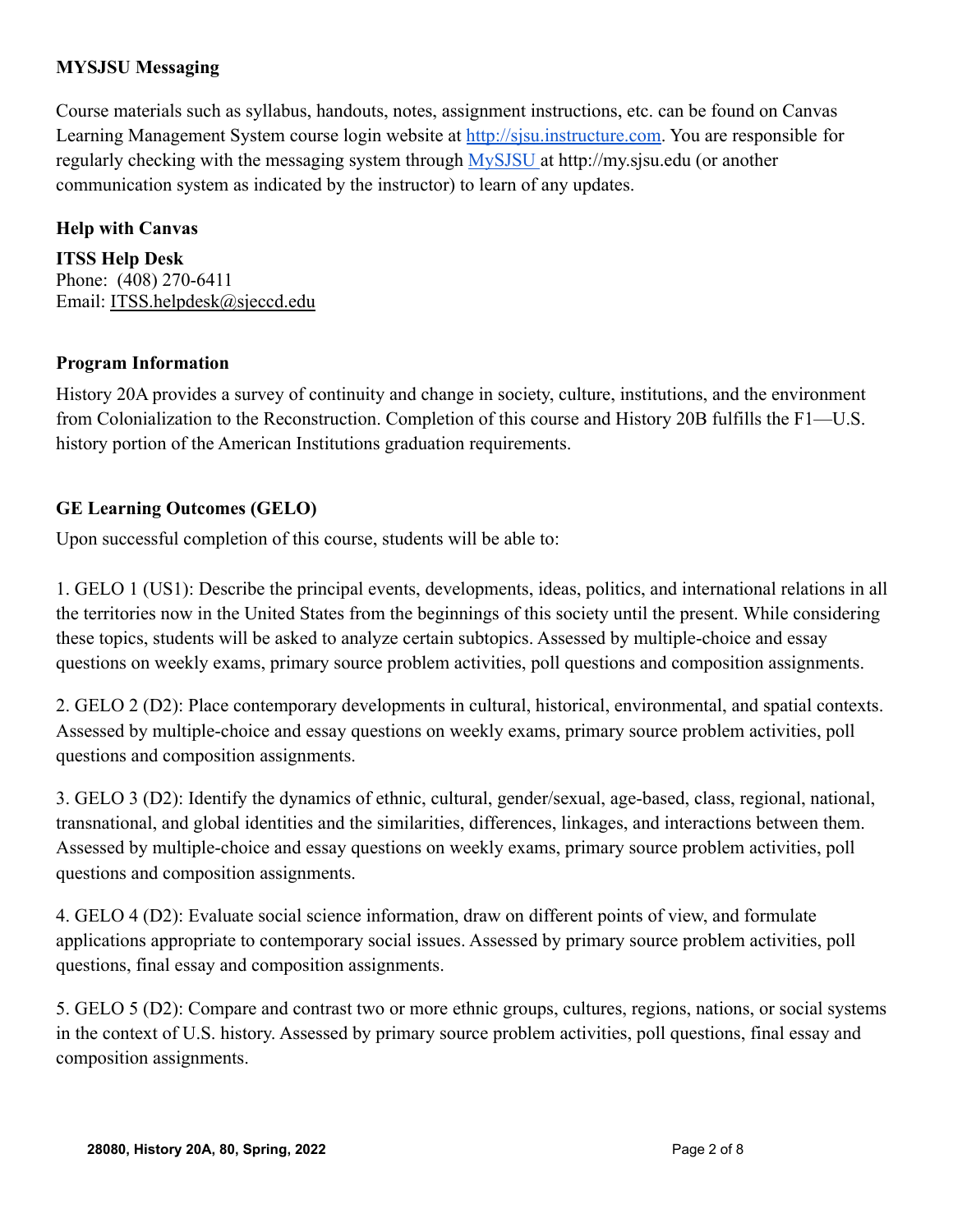# **Course Learning Outcomes (CLO)**

Upon successful completion of this course, students will be able to:

1. CLO 1 Distinguish between primary and secondary materials and decide when to use each

2. CLO 2 Develop a methodological practice of sifting, analyzing, ordering, synthesizing, and interpreting evidence.

3. CLO 3 Identify and summarize other scholars' historical arguments.

4. CLO 4 Apply historical knowledge and analysis to contribute to contemporary social dialogue.

5. CLO 5 Generate a historical argument that is reasoned and based on historical evidence selected, arranged, and analyzed

6. CLO 6 Generate significant, open-ended questions about the past and devise strategies to answer them

7. CLO 7 Read the history text, study and take notes and then apply the knowledge in class.

# **Required Texts/Readings**

#### **Textbook**

Findlen, Paula, et al. "American History." In Globalyceum. [www.globalyceum.com](http://www.globalyceum.com).

One of the texts for this course is Globalyceum American History. Go to:

[https://www.globalyceum.com/,](https://www.globalyceum.com/) register, and subscribe to the course with the unique section code: **89D9VNV8 (this code is case sensitive).** The cost of this subscription is \$39.99. You can also purchase a print copy of the essays, or text chapters, on the site. The print copy will be sent to your home or the shipping address that you provide. Your purchase options are debit/credit or check/money order.

Please make sure to verify your browser and update it if necessary on the Sign In page. Globalyceum recommends the Chrome browser. If you have any technical problems during the term, please contact [support@globalyceum.com.](mailto:support@globalyceum.com) You can CC me on the email, but your first contact should be with Globalyceum.

#### **Other technology requirements / equipment / material**

Working microphone for a podcasting assignment.

#### **Library Liaison**

*History Monday, Nyle Email: Nyle.Monday@sjsu.edu*

#### **Course Requirements and Assignments**

Each week you will be required to complete a series of readings, reading quizzes and assignments. Reading quizzes  $= 5$  points each Activities= 10 points each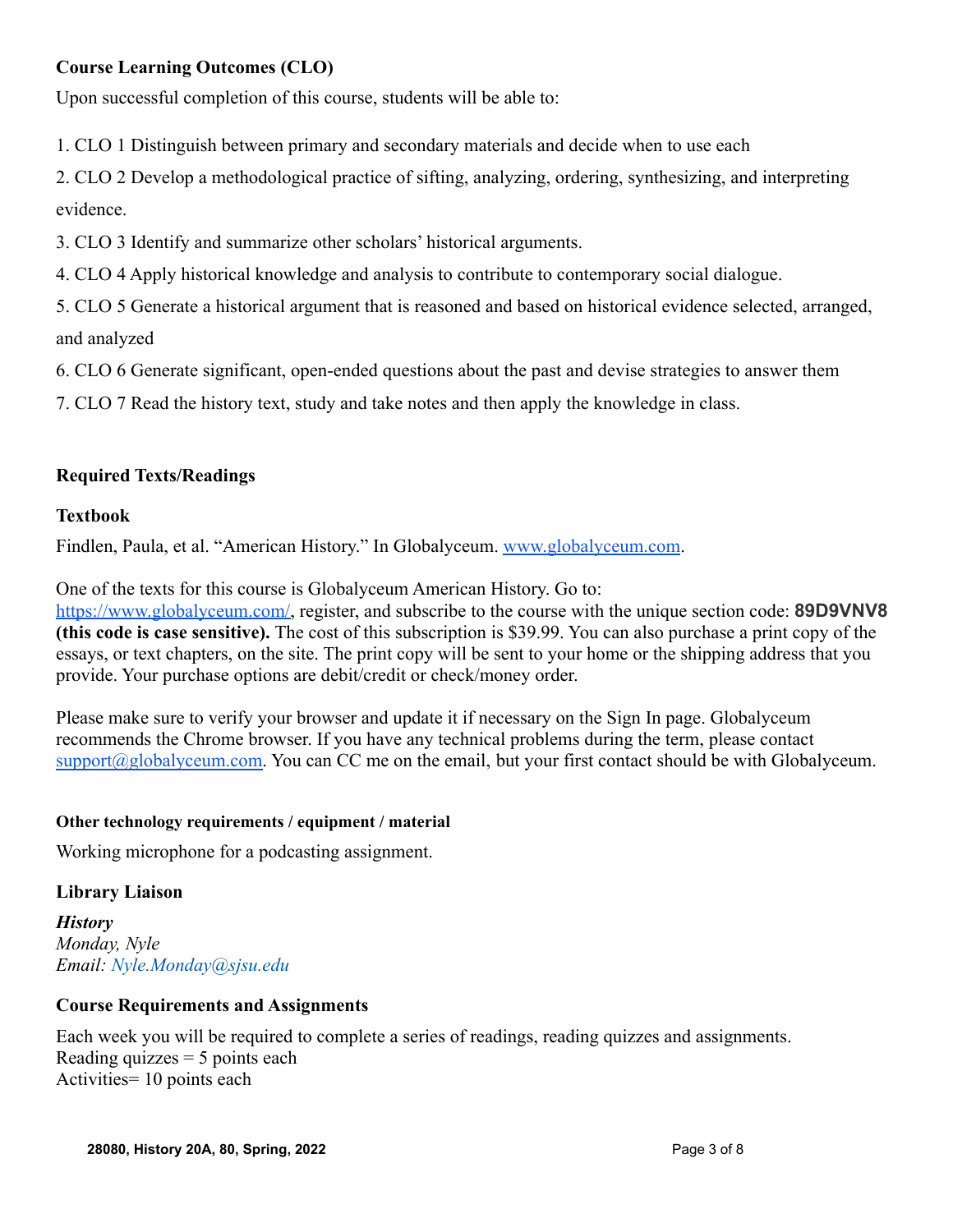On some weeks you will be asked to participate in a discussion these are shown in Globalyceum and noted in the syllabus.

Discussions= 10 points each

During week 5 you will create a 1-3 minute podcast on a primary source. Podcast=25 points

There will also be 2 written essays of 4-6 pages each. The assignment will be broken up into: Thesis= 10 points each Oultine= 25 points each Final Paper= 75 points each Note that you only have to write on 1 topic in the assignment window. You have a choice and will not have to write on all the choices presented.

#### **Final Examination or Evaluation**

There will be a Midterm Project and a Final Project. There will be no face-to-face final exam. You will turn in your projects online. The projects will consist of 2 term cumulative projects.

# **Grading Information**

Quizzes, exams, and in-class work cannot be made up except in the case of a documented, valid reason, and you must contact me BEFORE the exam or due date by email or Canvas message. Any absence that is excused must be accompanied by official documentation.

| Grade            | Percentage |
|------------------|------------|
| A plus           | 96 to 100% |
| A                | 93 to 95%  |
| A minus          | 90 to 92%  |
| B plus           | 86 to 89 % |
| $\boldsymbol{B}$ | 83 to 85%  |
| <b>B</b> minus   | 80 to 82%  |
| $C$ plus         | 76 to 79%  |
| $\mathcal{C}$    | 73 to 75%  |
| $C \, minus$     | 70 to 72%  |
| $D$ plus         | 66 to 69%  |
| D                | 63 to 65%  |
| $D$ minus        | 60 to 62%  |

This course must be passed with a C or better as an SJSU graduation requirement.

# **Classroom Protocol**

- 1. I expect students to meet the class deadline. Readings and required works are due the day assigned.
- 2. Opinions and discussions should be present in a respectful manner. Though perspectives may differ, students must understand that the scientific method of data collection and rational analysis of evidence is what governs conclusions and defines truth both in the university and in our secular society.
- 3. You will submit your own work electronically through Globalyceum and Canvas. All work must be your own and anyone else's ideas must be properly cited.
- 4. I expect students to communicate with me as soon as possible about any trouble they are having that may impact their ability to complete course assignments.

**28080, History 20A, 80, Spring, 2022** Page 4 of 8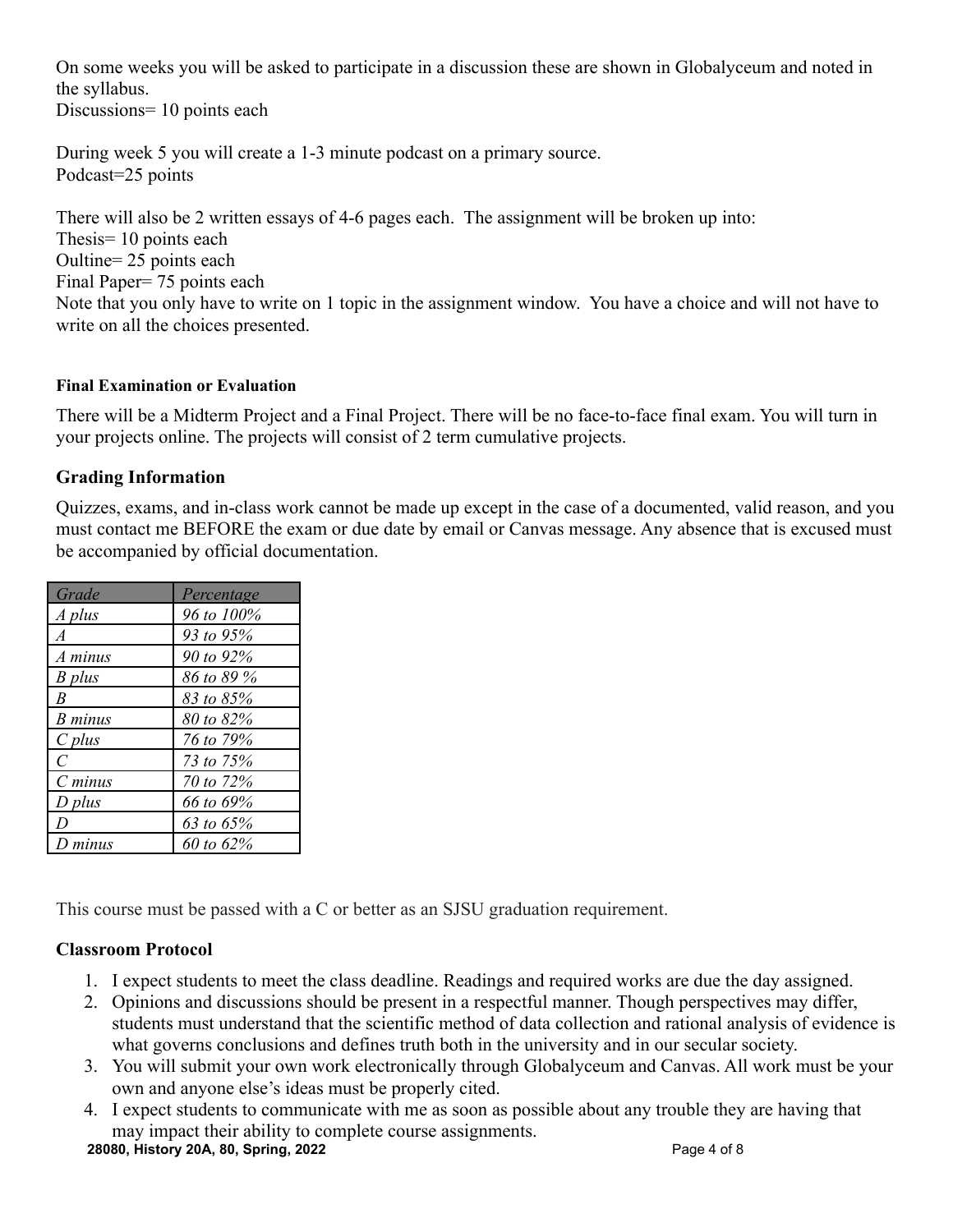# **Late Work**

I do not accept late work. At the end of the semester, I will give all students 20 extra credit points. These 20 points will supplement any missed assignment that you might have.

There may also be extra credit events to attend on campus. Look to announcements for more details.

Attendance in an online class is very important. I strongly recommend that you check into Canvas and Globalyceum 2-3 per week if not more.

#### **University Policies**

Per [University Policy S16-9](http://www.sjsu.edu/senate/docs/S16-9.pdf), relevant university policy concerning all courses, such as student responsibilities, academic integrity, accommodations, dropping and adding, consent for recording of class, etc. and available student services (e.g. learning assistance, counseling, and other resources) are listed on [Syllabus Information](https://www.sjsu.edu/curriculum/courses/syllabus-info.php) [web page](https://www.sjsu.edu/curriculum/courses/syllabus-info.php) (https://www.sjsu.edu/curriculum/courses/syllabus-info.php). Make sure to visit this page to review and be aware of these university policies and resources.

# **28080, History 20A, 80, Spring 2022, Course Schedule**

### **Course Schedule**

| <b>Week</b>    | <b>Start</b><br>οf<br><b>Week</b> | <b>Assignments-All assignments will be due Sunday before</b><br>11:55 pm of that week unless noted. |
|----------------|-----------------------------------|-----------------------------------------------------------------------------------------------------|
|                | 1/26                              | Introduction and Europe and the Americas, 1450-1607                                                 |
|                |                                   | Read week 2 readings                                                                                |
|                |                                   | Introduction Forum, purchase text, syllabus discussion forum                                        |
| $\overline{2}$ | 1/31                              | Europe and the Americas, 1450-1607                                                                  |
|                |                                   | Introduction Reading: Europe and the Americas, 1450-1607                                            |
|                |                                   | Reading: Why Cross the Atlantic?                                                                    |
|                |                                   | Reading Quiz: Why Cross the Atlantic?                                                               |
|                |                                   | Reading: Columbus and Vespucci: A Tale of Two Discoveries                                           |
|                |                                   | Reading Quiz: Columbus and Vespucci                                                                 |
|                |                                   | Activity: Early Maps of the New World                                                               |
|                |                                   | Activity: John White                                                                                |
|                |                                   | Activity: Cabeza de Vaca                                                                            |
| 3              | 2/7                               | Europe and the Americas, 1450-1607                                                                  |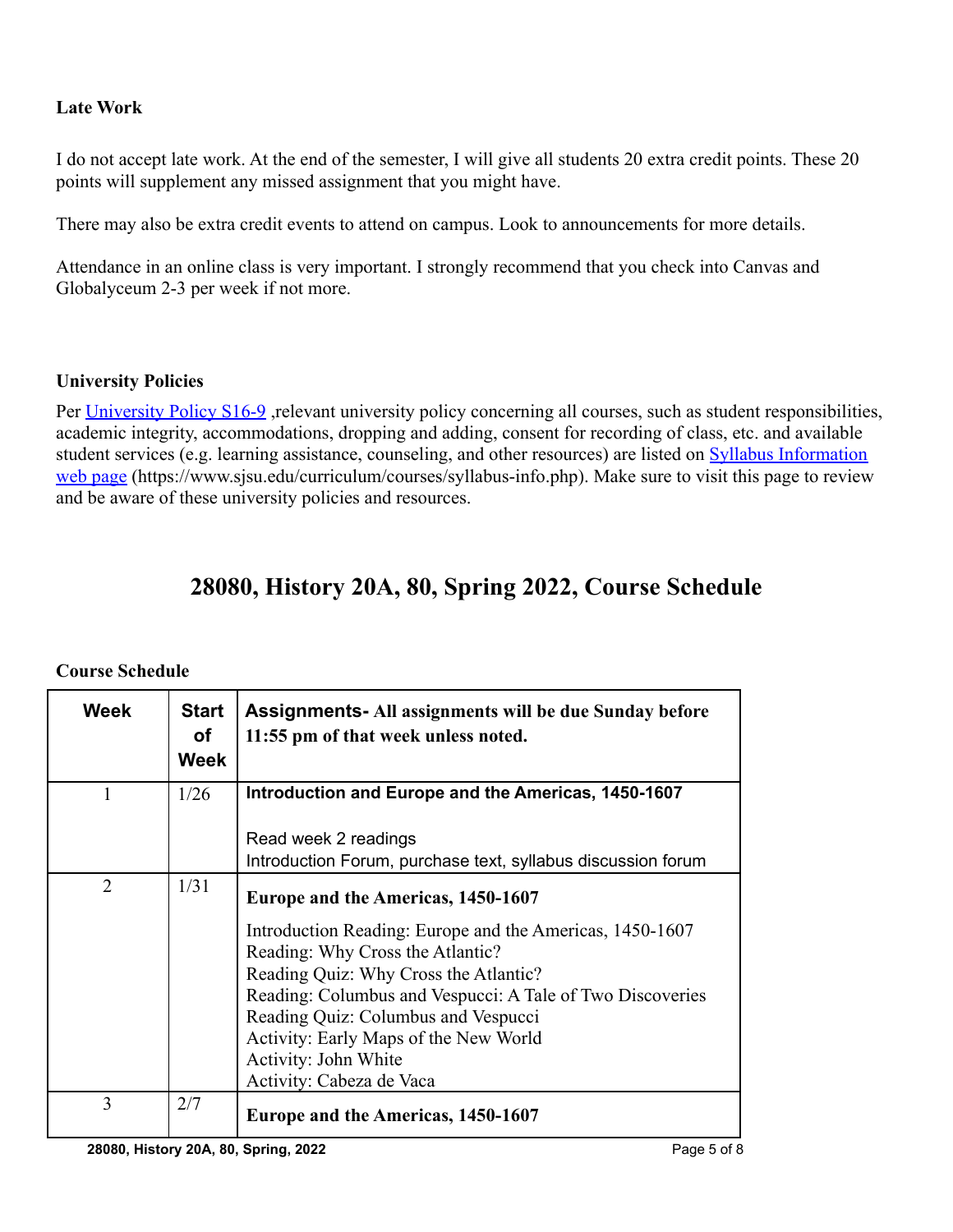|                |      | Reading: Initial Encounters                                               |
|----------------|------|---------------------------------------------------------------------------|
|                |      | Reading Quiz: Initial Encounters                                          |
|                |      | Reading: Indigenous Cultures                                              |
|                |      | Reading Quiz: Indigenous Cultures                                         |
|                |      | Activity: Why do women figure so prominently in the                       |
|                |      | accusations of witchcraft?                                                |
|                |      | <b>Activity: European Views of Native American Women</b>                  |
|                |      | <b>Writing Assignment #1 Thesis</b>                                       |
| $\overline{4}$ | 2/14 | The American Revolution and Constitution, 1750-1790                       |
|                |      |                                                                           |
|                |      | Introduction: The American Revolution and Constitution,                   |
|                |      | 1750-1790                                                                 |
|                |      | Reading: "A Mighty Empire!"                                               |
|                |      | Reading Quiz: A Mighty Empire!                                            |
|                |      | Reading: The Patriots                                                     |
|                |      | Reading Quiz: The Patriots                                                |
|                |      | Reading: A Civil War                                                      |
|                |      | Reading Quiz: A Civil War                                                 |
|                |      | Reading: The Revolution in the West, 1776-1783                            |
|                |      | Reading Quiz: The Revolutions in the West                                 |
|                |      | <b>Activity: Slaves and Slave Owners</b>                                  |
| 5              | 2/21 | The American Revolution and Constitution, 1750-1790                       |
|                |      |                                                                           |
|                |      | Reading: Brief History of the Emergence of the American                   |
|                |      | Constitution                                                              |
|                |      | Reading: Three Myths of the American Constitution                         |
|                |      | Activity: The Bill of Rights (1789-1792)                                  |
|                |      | Activity: Gouverneur Morris and the US Constitution                       |
|                |      | <b>Podcast: Primary Source Analysis</b>                                   |
| 6              | 2/28 | The Early American Republic, 1790-1815                                    |
|                |      |                                                                           |
|                |      | Introduction: The Early American Republic, 1790-1815                      |
|                |      | Reading: What then is the American, this new man?                         |
|                |      | Reading Quiz: What then is the American                                   |
|                |      | Reading: The New Rome, 1790-1815                                          |
|                |      | Reading Quiz: The New Rome                                                |
|                |      | <b>Activity: Women's Education</b>                                        |
|                |      | Activity: Slave Revolts in the Early Republic                             |
|                |      | <b>Writing Assignment #1 Outline</b>                                      |
| $\overline{7}$ | 3/7  | The Early American Republic, 1790-1815                                    |
|                |      | Reading: The US and the "Foreign World"                                   |
|                |      |                                                                           |
|                |      | Reading Quiz: The US and the Foreign World                                |
|                |      | Reading: Filling Up the Canvas of America                                 |
|                |      | Reading Quiz: Filling up the Canvas of America                            |
|                |      | Activity: Would Benjamin Franklin have appreciated the social<br>network? |
|                |      |                                                                           |
| 8              |      | Activity: The Demise of Federalists: The Hartford Convention              |
|                | 3/14 | The North, 1815-1860                                                      |
|                |      | Introduction: The North, 1815-1860                                        |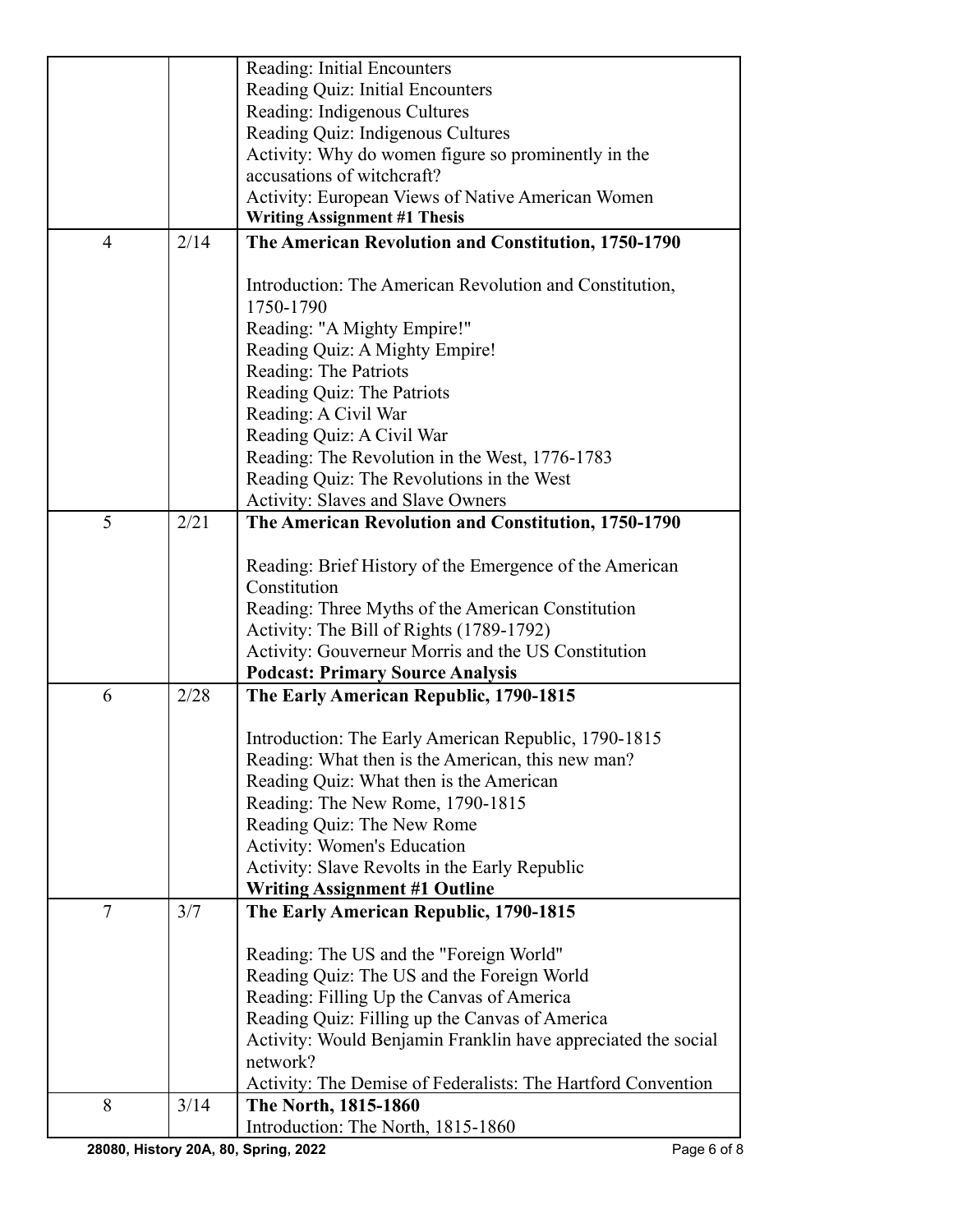|    |      | Reading: Development                                                                        |
|----|------|---------------------------------------------------------------------------------------------|
|    |      | Reading Quiz: Development                                                                   |
|    |      | Reading: Democracy                                                                          |
|    |      | Reading Quiz: Democracy                                                                     |
|    |      | <b>Activity: Measuring Alcoholism</b>                                                       |
|    |      | Activity: Horace Mann and Education                                                         |
| 9  | 3/21 | The North, 1815-1860                                                                        |
|    |      |                                                                                             |
|    |      | Reading: Free People of Color and Citizenship                                               |
|    |      | Reading Quiz: Free People of Color and Citizenship                                          |
|    |      | Reading: Dilemmas                                                                           |
|    |      | Reading Quiz: Dilemmas                                                                      |
|    |      | Activity: Alexis de Tocqueville and the Right of Association                                |
|    |      | Activity: The Fugitive Slave Act of 1850                                                    |
|    |      | <b>Writing Assignment #1 Final Paper</b>                                                    |
|    | 3/28 | <b>Spring Break</b>                                                                         |
|    |      |                                                                                             |
| 10 | 4/4  | The West, 1815-1860                                                                         |
|    |      |                                                                                             |
|    |      | Introduction: The West, 1815-1860                                                           |
|    |      | Reading: Many American Revolutions                                                          |
|    |      | Reading Quiz: Many American Revolutions                                                     |
|    |      | Reading: Worlds in Motion                                                                   |
|    |      | Reading Quiz: Worlds in Motion                                                              |
|    |      | <b>Activity: Manifest Destiny</b>                                                           |
|    |      | <b>Activity: Chinook Jargon</b>                                                             |
| 11 | 4/11 | The West, 1815-1860                                                                         |
|    |      |                                                                                             |
|    |      | Reading: Empires, Nations, and Theocracies                                                  |
|    |      | Reading Quiz: Empires, Nations, and Theocracies                                             |
|    |      | Reading: Blood and Soil: The US-Mexico War, 1846-1848                                       |
|    |      | Reading Quiz: Blood and Soil: The US-Mexican War                                            |
|    |      | Activity: John Wesley Powell                                                                |
|    |      | Activity: Californios and the Bear Flag Revolt                                              |
|    |      | <b>Writing Assignment #2 Thesis</b>                                                         |
| 12 | 4/18 | The South, 1815-1860                                                                        |
|    |      |                                                                                             |
|    |      | Introduction: The South, 1815-1860                                                          |
|    |      | Reading: Rise of the Cotton Economy and the Expansion of                                    |
|    |      | Slavery                                                                                     |
|    |      | Reading Quiz: Rise of the Cotton Economy                                                    |
|    |      | Reading: Social Structure and Hierarchy of the Plantation                                   |
|    |      | Reading Quiz: Social Structure and Hierarchy                                                |
|    |      | Activity: Slave Labor and Plantation Rules                                                  |
|    |      | <b>Activity: The Great Compromises on Slavery</b><br><b>Discussion: Transferable Skills</b> |
| 13 | 4/25 |                                                                                             |
|    |      | The South, 1815-1860                                                                        |
|    |      | Reading: The War Within: The Plantation House in the South                                  |
|    |      | Reading Quiz: The War Within                                                                |